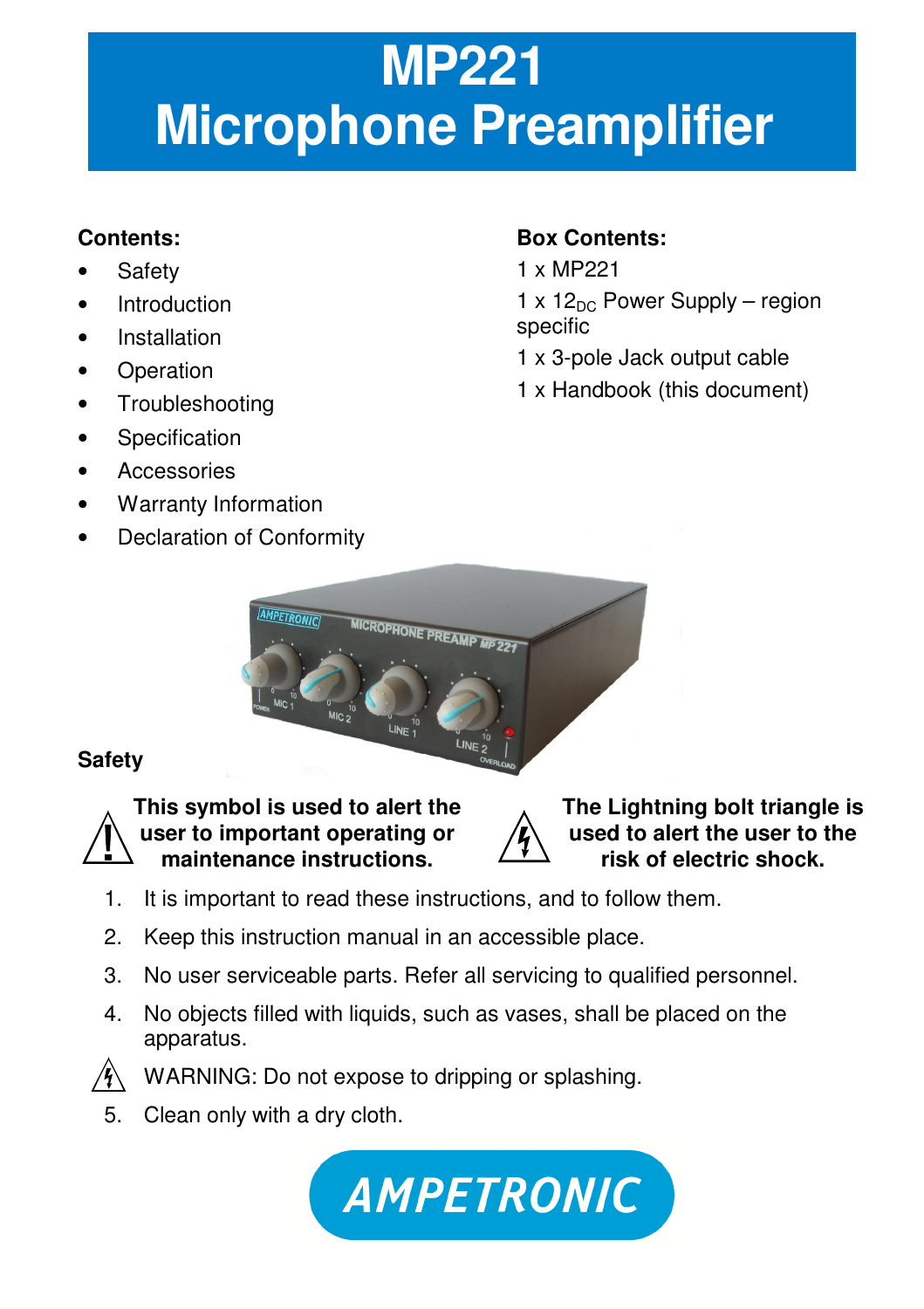#### **Introduction**

The MP221 microphone preamplifier is designed for use with Ampetronic Induction Loop drivers, but can be used in other applications as a separate four input pre-amp.

The unit is designed to amplify two microphone channels by a maximum of 66 dB, and two line-level inputs by 6 dB.

- Each XLR microphone channel has an electronically balanced input with phantom power selected by a global switch.
- The balanced line-level inputs use 6.3mm (1/4") 3-pole jack socket.
- Unbalanced stereo phone input is summed into a mono signal before processing.
- A gain control is provided for each channel.
- The combined single channel (mono) output signal is electronically balanced and is fed out on a 6.3mm (1/4") 3-pole jack socket.
- Internal monitoring indicates signal 'overload' on front panel LED
- Power for the preamp is provided by the  $12V_{DC}$  adaptor provided.

#### **Installation**

The MP221 is designed to be freestanding, but can be mounted in combination with many of the Ampetronic range of Induction Loop Drivers by using the RM-1U rack mount kit with correct blanking plate(s).

Connect each input as required using screened cable with a balanced connection where possible. Where phantom power for microphones is required, this must be enabled using the 'Phantom' recessed slide switch on the rear of the unit.



Note: this is a global supply which with deliver phantom power to both microphone inputs.

Each microphones channel gain can be individually adjusted by using an internal jumper link to either 46dB or 66dB total gain. The unit is factory set to 66dB.

Connect the 'Output' to the line level input of the audio system.

Connect the power adaptor to the external power socket and insert into the DC input. The green 'Power' LED should illuminate.

## **Operation**

Adjust each of the front panel level controls to set the desired mix of signal inputs, while ensuring that the red 'Overload' LED is never illuminated.

Note: There is no master output level control.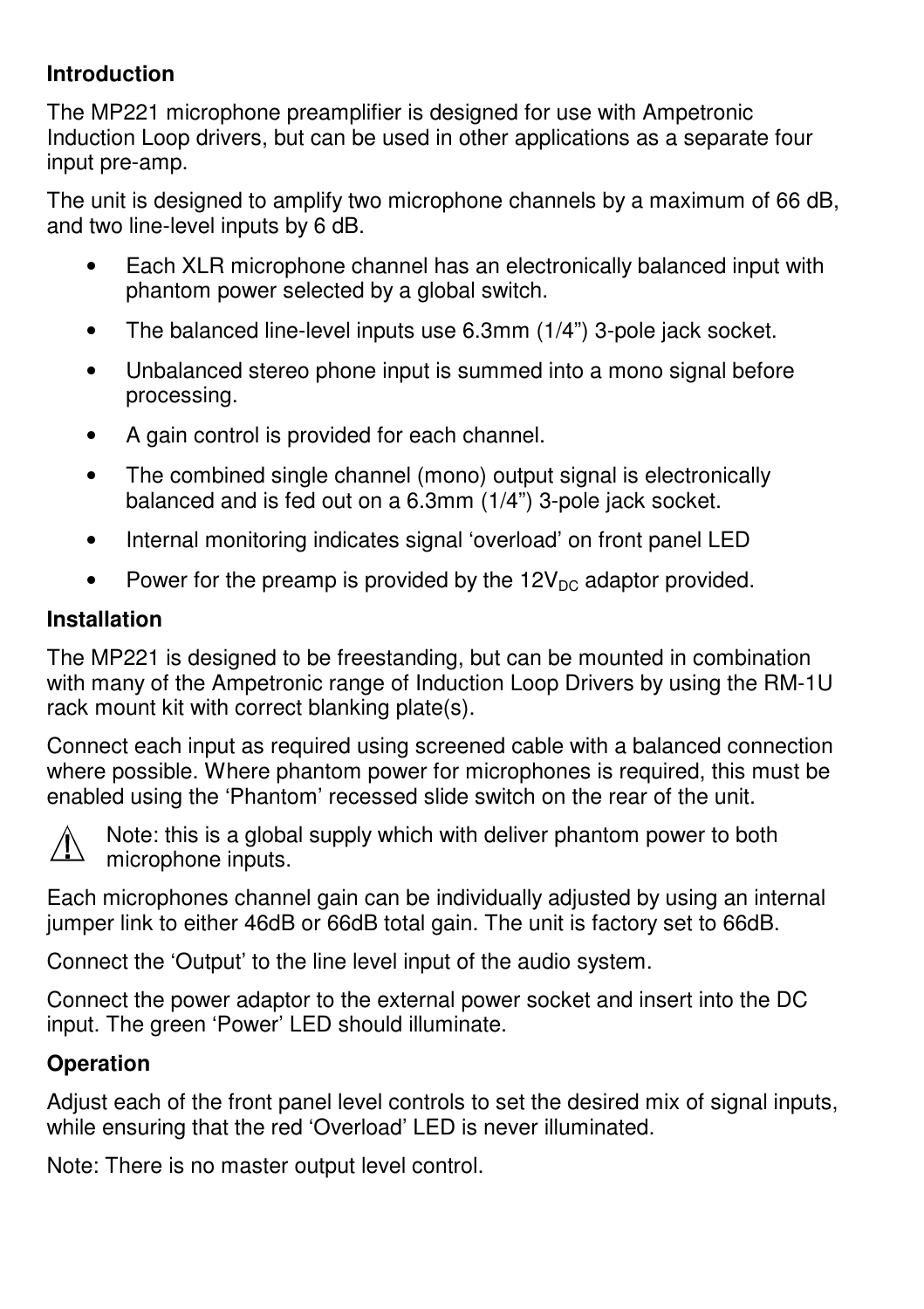# **Troubleshooting**

'Power' LED does not illuminate

• Check that the 12V DC supply is connected and switched on

## No signal is heard further down the audio chain

- Check the audio source is producing signals, and is connected. If a microphone is used, ensure that is the correct type, and that the 12V phantom voltage is applied where required.
- Check that the relevant volume control is adjusted correctly.
- Check the output cable between MP221, and the next unit in the chain.

## Signal is heard, but the 'Overload' LED is illuminated

One of the channels or the combined total of the inputs is creating a signal level internally that is near to or actually clipping.

- Disconnect each input in turn and wait a few seconds to see if the 'Overload' LED goes out. If removing one of the inputs causes the 'Overload' LED to extinguish, then turn this channels gain down and reinsert it. Slowly increase the gain to just below where the 'Overload' LED comes on. Re-adjust all the other input levels compared to this to achieve the desired mix. Note: Mic 1 and 2 channels have individual internal gain links which can be set to reduce overall level by 20dB if required.
- Turn all output gains to minimum. If the 'Overload' LED is extinguished slowly increase the gain on each channel, and re-adjust all the other input levels compared to this to achieve the desired mix – without causing the 'Overload' LED to be illuminated.

# **Specification:**

Frequency Response:

20Hz - 20kHz

| Mic 1 & 2: | Balanced XLR Microphone inputs                         |
|------------|--------------------------------------------------------|
|            | Gain: +46dB / +66dB with gain control at maximum level |
|            | Input overload level: - 26dBu                          |
|            | Input noise level: -124dBu 200Ω source                 |
|            | Input impedance: $5k\Omega$                            |
|            | Phantom power: global selectable 12V                   |
| Line $1:$  | Unbalanced summed twin phono inputs                    |
|            | Gain: +6dB with gain control at maximum level          |
|            | Input overload level: +14dBu                           |
|            | Maximum unbalanced cable length 3m.                    |
| Line 2:    | Balanced / Unbalanced 6.3mm Jack Line level inputs     |
|            | Gain: +6dB with gain control at maximum level          |
|            | Input overload level: +14dBu                           |
|            | Maximum unbalanced cable length 3m.                    |
|            |                                                        |